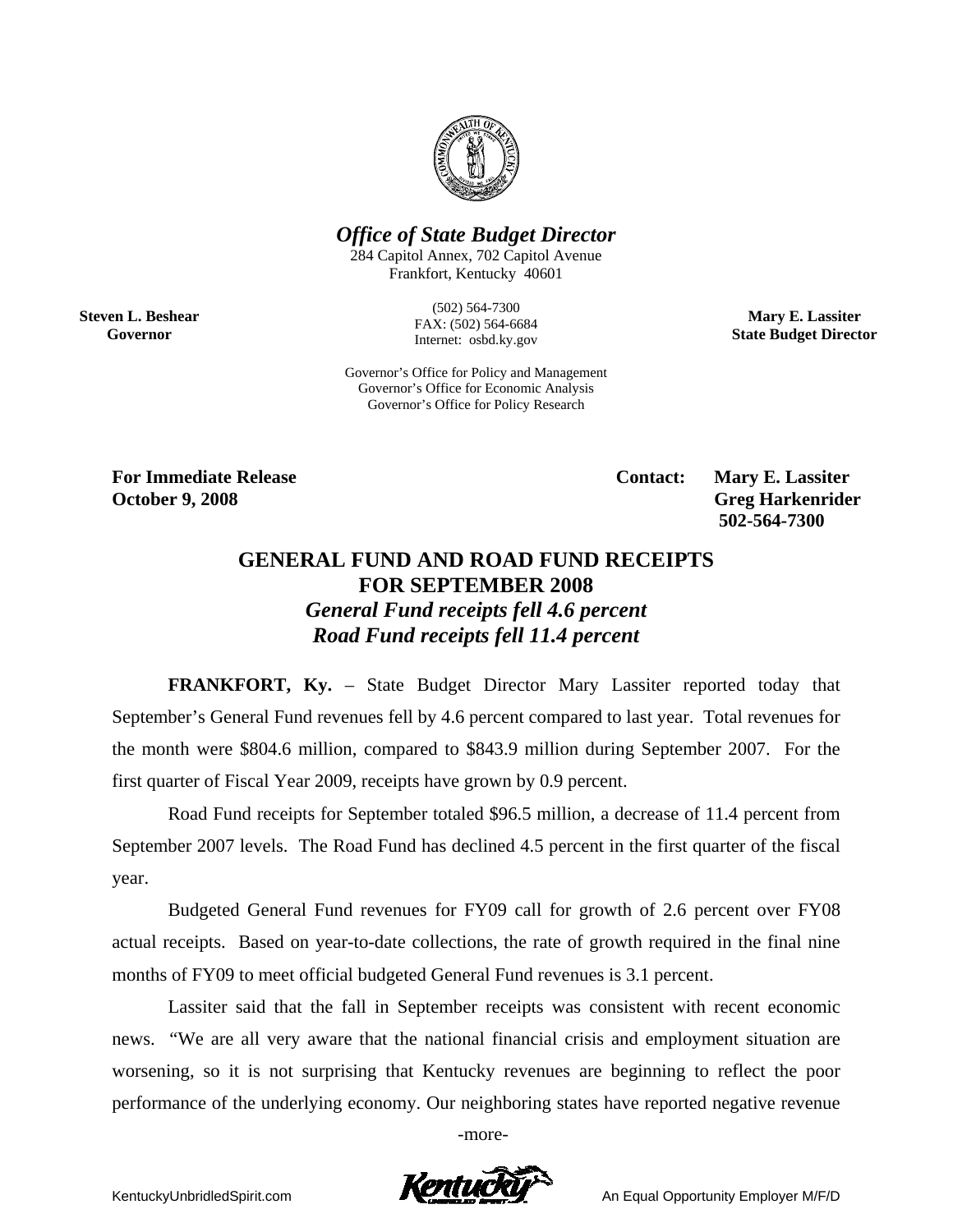growth for the last several months. Unfortunately no state economy is immune from cyclical downturns."

Among other major accounts:

- Individual income tax receipts rose 3.2 percent.
- Corporation income tax receipts fell 45.2 percent, more than offsetting the modest gains in the individual income tax.
- Coal severance tax receipts grew by 45.3 percent in September and are up 36.0 percent for the first quarter of FY09.
- Property tax receipts fell 10.3 percent due to a reversal of the timing in the public service property account that inflated August collections.
- Cigarette tax receipts grew 8.2 percent.
- The Kentucky Lottery Corporation dividend payment was \$15.5 million, up from \$14.5 million last September.

Road Fund receipts fell 11.4 percent in September with receipts of \$96.5 million. Budgeted Road Fund revenues call for growth of 4.9 percent for the fiscal year. Based on year-to-date growth, revenues must increase by 8.2 percent for the remainder of FY09 to meet the estimate.

The motor fuels tax receipts fell by 16.2 percent resulting from both decreases in gallons sold and a reflection of strong receipts in September of last year. Motor vehicle usage tax revenue continued its slide, falling 5.5 percent reflecting fewer vehicle sales. License and privilege receipts fell 7.9 percent on weakness in the motor vehicle license account. Investment income was down 29.0 percent as a result of lower cash balances.

State Budget Director Lassiter expressed greater concern with the performance of the Road Fund. "The Road Fund has declined for two of the three months this fiscal year. Given the effect that the tougher credit markets have had on the ability of consumers to finance new cars, it is becoming increasingly difficult to envision a rapid recovery in the motor vehicle usage tax and the remainder of the Road Fund."

 The Office of State Budget Director updates unofficial revenue estimates for the General Fund and Road Fund on a quarterly basis. The quarterly report for the first quarter of FY09 will be made by October 31, 2008. Lassiter said: "We are somewhat concerned about the impact of the first quarter's receipts and the signs of a weakening economy on our ability to achieve budgeted revenues in both the General Fund and Road Fund for this fiscal year. We will be in a better position to discuss our expectations at the end of this month."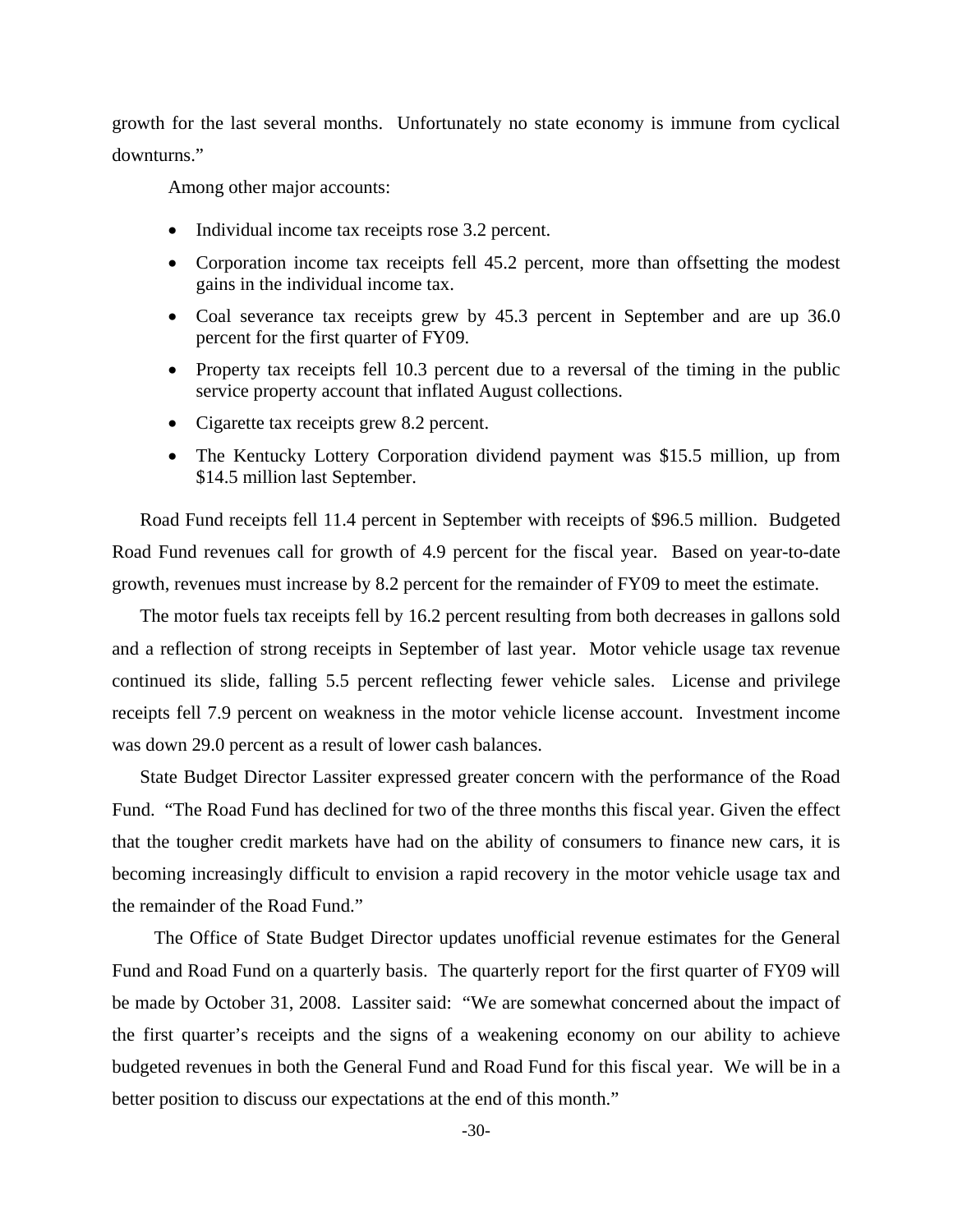## **KENTUCKY STATE GOVERNMENT REVENUE 1. GENERAL FUND REVENUE**

|                                                  | <b>SEPTEMBER</b> |                   |                    | <b>JULY THROUGH SEPTEMBER</b> |                       |                   |
|--------------------------------------------------|------------------|-------------------|--------------------|-------------------------------|-----------------------|-------------------|
|                                                  | 2008             | 2007              | % Change           | FY 2009                       | FY 2008               | % Change          |
| <b>TOTAL GENERAL FUND</b>                        | \$804,638,967    | \$843,856,140     | $-4.6%$            | \$2,084,910,078               | \$2,067,111,590       | 0.9%              |
| <b>Tax Receipts</b>                              | \$786,108,953    | \$822,320,548     | $-4.4%$            | \$2,020,580,152               | \$1,997,393,265       | 1.2%              |
| Sales and Gross Receipts                         | \$293,465,690    | \$286,435,878     | 2.5%               | \$870,858,767                 | \$840,733,564         | 3.6%              |
| <b>Beer Consumption</b>                          | 574,573          | 583,705           | $-1.6\%$           | 1,754,302                     | 1,841,929             | -4.8%             |
| <b>Beer Wholesale</b>                            | 4.816.411        | 5,051,500         | $-4.7%$            | 14,550,916                    | 14,195,303            | 2.5%              |
| Cigarette                                        | 13,910,617       | 12,861,295        | 8.2%               | 41,412,129                    | 43,773,840            | $-5.4%$           |
| <b>Distilled Spirits Case Sales</b>              | 8,856            | 8,003             | 10.7%              | 27,683                        | 25,372                | 9.1%              |
| <b>Distilled Spirits Consumption</b>             | 895,550          | 808,635           | 10.7%              | 2,895,426                     | 2,564,003             | 12.9%             |
| <b>Distilled Spirits Wholesale</b>               | 2,150,492        | 1,987,147         | 8.2%               | 7,138,166                     | 6,336,080             | 12.7%             |
| <b>Insurance Premium</b>                         | 30,753,734       | 23,169,822        | 32.7%<br>$-7.6%$   | 31,198,941<br>607.836         | 24,057,543<br>709.782 | 29.7%<br>$-14.4%$ |
| Pari-Mutuel<br>Race Track Admission              | 149,518<br>0     | 161,829<br>17,230 | $-100.0%$          |                               | 152,651               | $-20.3%$          |
| Sales and Use                                    | 233,588,843      | 235,466,206       | $-0.8%$            | 121,628<br>751,428,090        | 728,207,530           | 3.2%              |
| Wine Consumption                                 | 140,844          | 176,741           | $-20.3%$           | 375,761                       | 551,662               | $-31.9%$          |
| Wine Wholesale                                   | 896,944          | 851,180           | 5.4%               | 2,512,852                     | 2,660,279             | $-5.5%$           |
| <b>Telecommunications Tax</b>                    | 4,840,291        | 4,511,676         | 7.3%               | 14,562,276                    | 13,325,831            | 9.3%              |
| <b>Other Tobacco Products</b>                    | 739,017          | 780,911           | $-5.4%$            | 2,272,762                     | 2,331,758             | $-2.5%$           |
|                                                  |                  |                   |                    |                               |                       |                   |
| License and Privilege                            | \$48,367,700     | \$38,626,558      | 25.2%              | \$104,553,209                 | \$87,784,495          | 19.1%             |
| Alc. Bev. License Suspension                     | 41,900           | 121,050           | -65.4%             | 101,400                       | 318,770               | $-68.2%$          |
| Coal Severance                                   | 26,811,440       | 18,452,495        | 45.3%              | 72.674.552                    | 53,432,118            | 36.0%             |
| <b>Corporation License</b>                       | 335,401          | 298,677           | 12.3%              | 1,089,515                     | 1,902,281             | $-42.7%$          |
| <b>Corporation Organization</b>                  | 4,210<br>25,878  | 78,852<br>8,955   | $-94.7%$<br>189.0% | 12,615<br>62,480              | 88,057<br>40,595      | $-85.7%$<br>53.9% |
| Occupational Licenses<br>Oil Production          | 1,261,580        | 723.675           | 74.3%              | 4,004,923                     | 2,039,617             | 96.4%             |
| Race Track License                               | 0                | 8,050             | $-100.0%$          | 172,500                       | 186,575               | $-7.5%$           |
| <b>Bank Franchise Tax</b>                        | 48,498           | 37,871            | 28.1%              | (3,376,114)                   | (45, 848)             |                   |
| <b>Driver License Fees</b>                       | 49,961           | 62,059            | $-19.5%$           | 160,551                       | 176.915               | $-9.2%$           |
| <b>Minerals Severance</b>                        | 1,521,006        | 1,381,060         | 10.1%              | 4,190,886                     | 4,577,349             | $-8.4%$           |
| <b>Natural Gas Severance</b>                     | 6,505,159        | 2,363,853         | 175.2%             | 13,570,778                    | 6,466,697             | 109.9%            |
| <b>Limited Liability Entity</b>                  | 11,762,667       | 15,089,962        | $-22.0%$           | 11,889,122                    | 18,601,369            | $-36.1%$          |
| Income                                           | \$416,969,533    | \$466,694,590     | $-10.7%$           | \$959,032,081                 | \$986,684,703         | $-2.8%$           |
| Corporation                                      | 73,391,897       | 133,820,748       | $-45.2%$           | 82,372,047                    | 163,972,164           | $-49.8%$          |
| Individual                                       | 343,577,637      | 332,873,843       | 3.2%               | 876,660,034                   | 822,712,539           | 6.6%              |
| Property                                         | \$20,292,307     | \$22,618,980      | $-10.3%$           | \$63,763,104                  | \$58,819,593          | 8.4%              |
| Building & Loan Association                      | 0                | 5,045             | $-100.0\%$         | 228,467                       | 93,832                | 143.5%            |
| General - Real                                   | 96,425           | 109,783           | $-12.2%$           | 270,689                       | 576,149               | $-53.0%$          |
| General - Tangible                               | 13,444,849       | 8,593,861         | 56.4%              | 37,703,936                    | 26,264,166            | 43.6%             |
| Omitted & Delinquent                             | 5,224,688        | 4,636,631         | 12.7%              | 12,240,028                    | 19,557,415            | $-37.4%$          |
| <b>Public Service</b>                            | 1,056,455        | 9,172,009         | $-88.5%$           | 12,738,260                    | 12,164,491            | 4.7%              |
| Other                                            | 469,890          | 101,651           | 362.3%             | 581,724                       | 163,541               | 255.7%            |
| Inheritance                                      | \$3,992,399      | \$4,774,107       | $-16.4%$           | \$13,019,297                  | \$14,061,662          | $-7.4%$           |
| Miscellaneous                                    | \$3,021,324      | \$3,170,435       | $-4.7%$            | \$9,353,695                   | \$9,309,248           | 0.5%              |
| <b>Legal Process</b>                             | 1,966,163        | 2,251,795         | $-12.7%$           | 6,180,588                     | 6,553,328             | -5.7%             |
| T. V. A. In Lieu Payments<br>Other               | 1,055,161<br>0   | 918,640<br>0      | 14.9%<br>$---$     | 3,165,484<br>7,623            | 2,755,921<br>0        | 14.9%<br>---      |
| <b>Nontax Receipts</b>                           | \$18,378,458     | \$20,553,191      | $-10.6%$           | \$64,610,930                  | \$67,977,075          | $-5.0%$           |
| <b>Departmental Fees</b>                         | 2,135,839        | 2,760,066         | -22.6%             | 6,111,819                     | 7,352,300             | $-16.9%$          |
| <b>PSC Assessment Fee</b>                        | 10,732           | 27,608            | -61.1%             | 9,354,102                     | 10,529,657            | $-11.2%$          |
| Fines & Forfeitures                              | 2,348,433        | 2,537,745         | $-7.5%$            | 7,562,086                     | 7,616,003             | -0.7%             |
| Interest on Investments                          | 407,693          | 160,048           | 154.7%             | 1,155,631                     | 436,629               | 164.7%            |
| Lottery                                          | 15,500,000       | 14,500,000        | 6.9%               | 43,000,000                    | 41,500,000            | 3.6%              |
| Sale of NO <sub>x</sub> Credits<br>Miscellaneous | 0<br>(2,024,239) | 0<br>567,723      | ---<br>---         | 0<br>(2,572,708)              | 0<br>542,485          |                   |
| <b>Redeposit of State Funds</b>                  | \$151,556        | \$982,401         | $-84.6%$           | (\$281,005)                   | \$1,741,250           |                   |